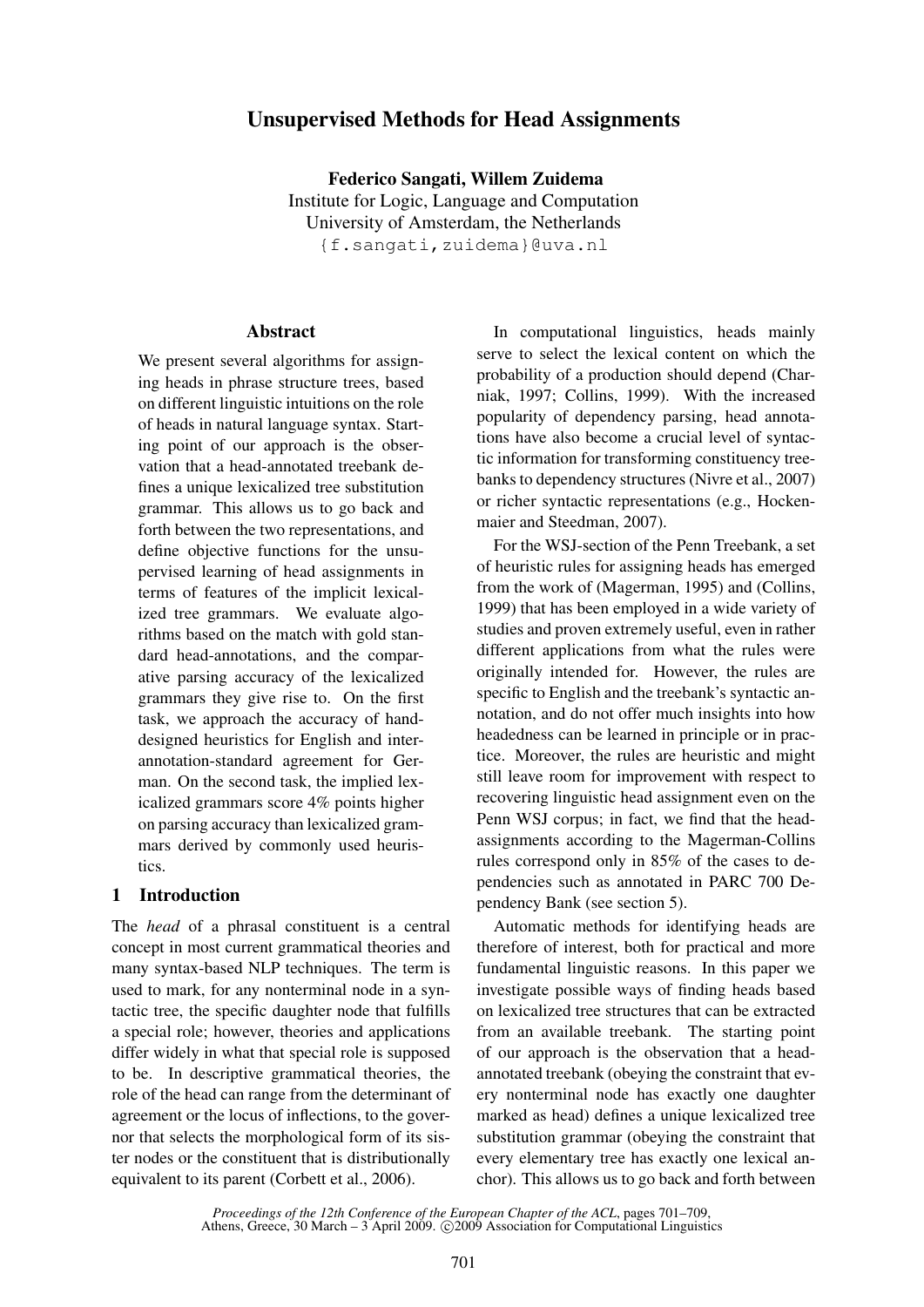the two representations, and define objective functions for the unsupervised learning of head assignments in terms of features of the implicit Lexicalized Tree Substitution Grammars.

Using this grammar formalism (LTSGs) we will investigate which objective functions we should optimize for recovering heads. Should we try to reduce uncertainty about the grammatical frames that can be associated with a particular lexical item? Or should we assume that linguistic head assignments are based on the occurrence frequencies of the productive units they imply?

We present two new algorithms for unsupervised recovering of heads – entropy minimization and a greedy technique we call "familiarity maximization" – that can be seen as ways to operationalize these last two linguistic intuitions. Both algorithms are *unsupervised*, in the sense that they are trained on data without head annotations, but both take labeled phrase-structure trees as input.

Our work fits well with several recent approaches aimed at completely unsupervised learning of the key aspects of syntactic structure: lexical categories (Schütze, 1993), phrase-structure (Klein and Manning, 2002; Seginer, 2007), phrasal categories (Borensztajn and Zuidema, 2007; Reichart and Rappoport, 2008) and dependencies (Klein and Manning, 2004).

For the specific task addressed in this paper – assigning heads in treebanks – we only know of one earlier paper: Chiang and Bikel (2002). These authors investigated a technique for identifying heads in constituency trees based on maximizing likelihood, using EM, under a Tree Insertion Grammar  $(TIG)$ model<sup>1</sup>. In this approach, headedness in some sense becomes a *state-split*, allowing for grammars that more closely match empirical distributions over trees. The authors report somewhat disappointing results, however: the automatically induced head-annotations do not lead to significantly more accurate parsers than simple leftmost or rightmost head assignment schemes<sup>2</sup>.

In section 2 we define the grammar model we will use. In section 3 we describe the headassignment algorithms. In section 4, 5 and 6 we then describe our evaluations of these algorithms.

# 2 Lexicalized Tree Grammars

In this section we define Lexicalised Tree Substitution Grammars (LTSGs) and show how they can be read off unambiguously from a head-annotated treebank. LTSGs are best defined as a restriction of the more general Probabilistic Tree Substitution Grammars, which we describe first.

## 2.1 Tree Substitution Grammars

A tree substitution grammar (TSG) is a 4-tuple  $\langle V_n, V_t, S, T \rangle$  where  $V_n$  is the set of nonterminals;  $V_t$  is the set of of terminals;  $S \in V_n$  is the start symbol; and  $T$  is the set of elementary trees, having root and internal nodes in  $V_n$  and leaf nodes in  $V_n \cup V_t$ . Two elementary trees  $\alpha$  and  $\beta$  can be combined by means of the substitution operation  $\alpha \circ \beta$ to produce a new tree, only if the root of  $\beta$  has the same label of the leftmost nonterminal leaf of  $\alpha$ . The combined tree corresponds to  $\alpha$  with the leftmost nonterminal leaf replaced with  $\beta$ . When the tree resulting from a series of substitution operations is a complete parse tree, i.e. the root is the start symbol and all leaf nodes are terminals, we define the sequence of the elementary trees used as a *complete derivation*.

A probabilistic TSG defines a probabilistic space over the set of elementary trees: for every  $\tau \in T$ ,  $P(\tau) \in [0,1]$  and  $\sum_{\tau':\tau(\tau') = r(\tau)} P(\tau') =$ 1, where  $r(\tau)$  returns the root node of  $\tau$ . Assuming subsequent substitutions are stochastically independent, we define the probability of a derivation as the product of the probability of its elementary trees. If a derivation  $d$  consists of  $n$  elementary trees  $\tau_1 \circ \tau_2 \circ \ldots \circ \tau_n$ , we have:

$$
P(d) = \prod_{i=1}^{n} P(\tau_i)
$$
 (1)

Depending on the set  $T$  of elementary trees, we might have different derivations producing the same parse tree. For any given parse tree  $t$ , we define  $\delta(t)$  as the set of its derivations licensed by the grammar. Since any derivation  $d \in \delta(t)$  is a possible way to construct the parse tree, we will compute the probability of a parse tree as the sum of the probabilities of its derivations:

$$
P(t) = \sum_{d \in \delta(t)} \prod_{\tau \in d} P(\tau) \tag{2}
$$

 $1$ The space over the possible head assignments that these authors consider – essentially regular expressions over CFG rules – is more restricted than in the current work where we consider a larger "domain of locality".

 $2$ However, the authors' approach of using EM for inducing latent information in treebanks has led to extremely accurate constituency parsers, that neither make use of nor produce headedness information; see (Petrov et al., 2006)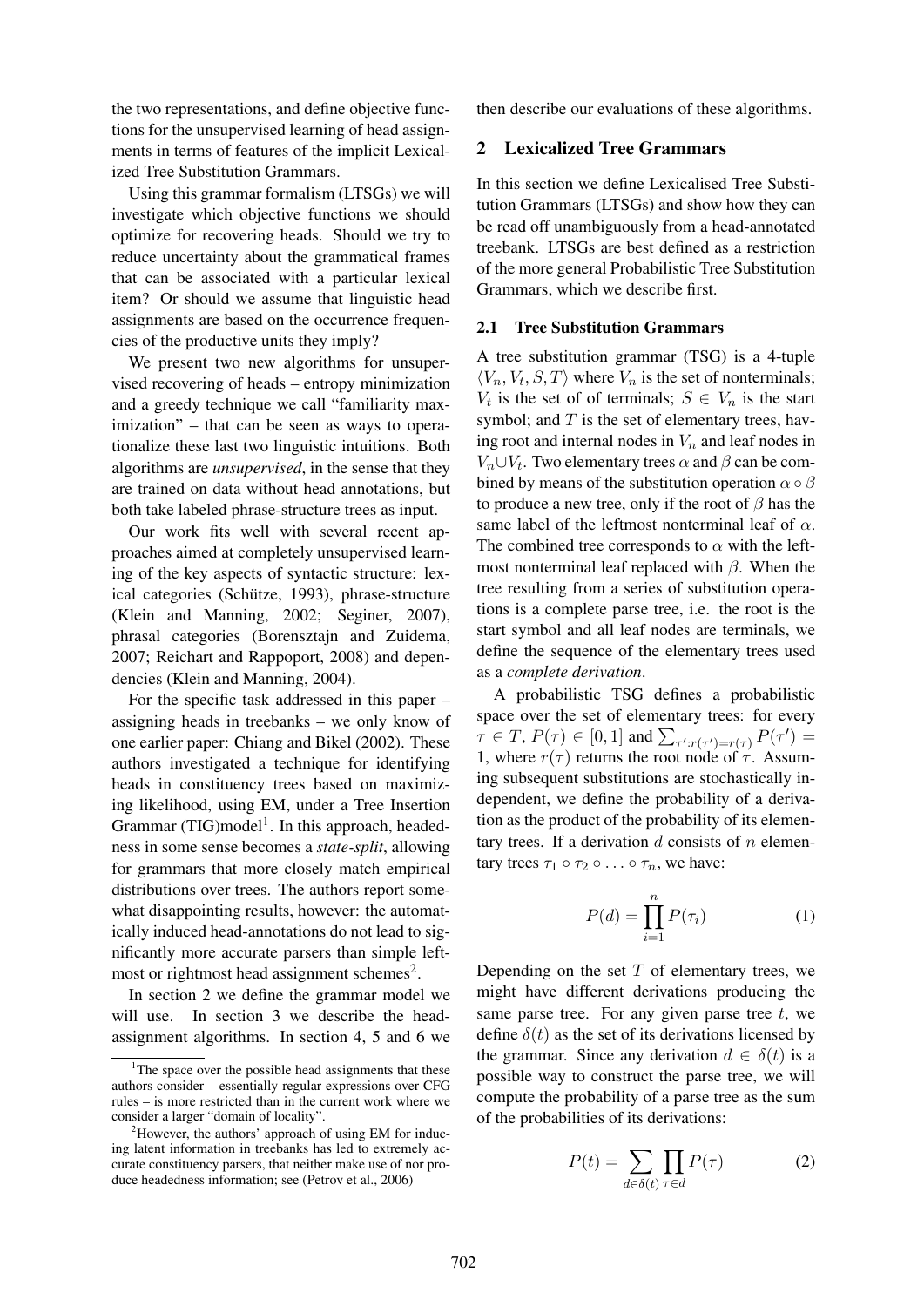Lexicalized Tree Substitution Grammars are defined as TSGs with the following contraint on the set of elementary trees T: every  $\tau$  in T must have at least one terminal (the *lexical anchor*) among its leaf nodes. In this paper, we are only concerned with single-anchored LTSGs, in which all elementary trees have *exactly* one lexical anchor. Like TSGs, LTSGs have a weak generative capacity that is context-free; but whereas PTSGs are both probabilistically and in terms of strong generative capacity richer than PCFGs (Bod, 1998), LTSG are more restricted (Joshi and Schabes, 1991). This limits the usefulness of LTSGs for modeling the full complexity of natural language syntax; however, computationally, LTSGs have many advantages over richer formalisms and for the current purposes represent a useful compromise between linguistic adequacy and computational complexity.

# 2.2 Extracting LTSGs from a head-annotated corpus

In this section we will describe a method for assigning to each word token that occurs in the corpus a unique elementary tree. This method depends on the annotation of heads in the treebank, such as for instance provided for the Penn Treebank by the Magerman-Collins head-percolation rules. We adopt the same constraint as used in this scheme, that each nonterminal node in every parse tree must have exactly one of its children annotated as head. Our method is similar to (Chiang, 2000), but is even simpler in ignoring the distinction between arguments and adjuncts (and thus the sister-adjunction operation). Figure 1 shows an example parse tree enriched with head-annotation: the suffix -H indicates that the specific node is the head of the production above it.



Figure 1: Parse tree of the sentence *"Ms. Haag plays Elianti"* annotated with head markers.

Once a parse tree is annotated with head markers in such a manner, we will be able to extract for every leaf its *spine*. Starting from each lexical production we need to move upwards towards the root on a path of head-marked nodes until we find the first internal node which is not marked as head or until we reach the root of the tree. In the example above, the verb of the sentence *"plays"* is connected through head-marked nodes to the root of the tree. In this way we can extract the 4 spines from the parse tree in figure 1, as shown in figure 2.

| NNP         | NP          | S-H         | NP    |
|-------------|-------------|-------------|-------|
| $\parallel$ | $\parallel$ | $\parallel$ |       |
| $Ms$        | NNP-H       | VP-H        | NNP-H |
| $\parallel$ | $\parallel$ | $\parallel$ |       |
| $Haag$      | V-H         | Elianti     |       |
| $\parallel$ | $\parallel$ |             |       |
| $\parallel$ | $\parallel$ |             |       |

Figure 2: The lexical spines of the tree in fig. 1.

It is easy to show that this procedure yields a unique spine for each of its leaves, when applied to a parse tree where all nonterminals have a single head-daughter and all terminals are generated by a unary production. Having identified the spines, we convert them to elementary trees, by completing every internal node with the other daughter nodes not on the spine. In this way we have defined a way to obtain a derivation of any parse tree composed of lexical elementary trees. The 4 elementary trees completed from the previous paths are in figure 3 with the substitution sites marked with  $\Downarrow$ .



Figure 3: The extracted elementary trees.

## 3 Head Assignment Algorithms

We investigate two novel approaches to automatically assign head dependencies to a training corpus where the heads are not annotated: *entropy minimization* and *familiarity maximization*. The baselines for our experiments will be given by the Magerman and Collins scheme together with the random, the leftmost daughter, and the rightmost daughter-based assignments.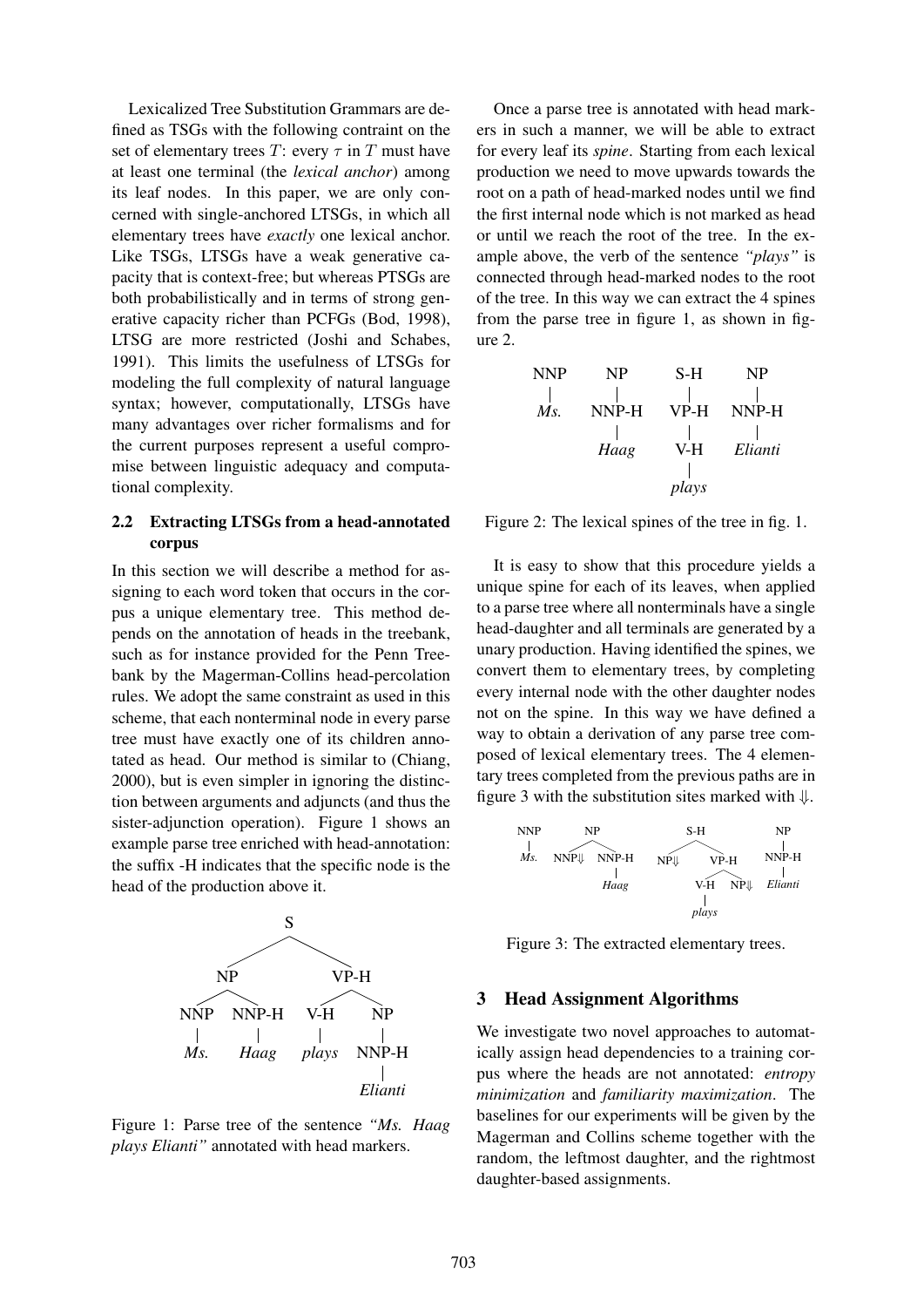### 3.1 Baselines

The Magerman-Collins scheme, and very similar versions, are well-known and described in detail elsewhere (Magerman, 1995; Collins, 1999; Yamada and Matsumoto, 2003); here we just mention that it is based on a number of heuristic rules that only use the labels of nonterminal nodes and the ordering of daughter nodes. For instance if the root label of a parse tree is S, the head-percolation scheme will choose to assign the head marker to the first daughter from the left, labeled with TO. If no such label is present, it will look for the first IN. If no IN is found, it will look for the first VP, and so on. We used the freely available software "Treep" (Chiang and Bikel, 2002) to annotate the Penn WSJ treebank with heads.

We consider three other baselines, that are applicable to other treebanks and other languages as well: RANDOM, where, for every node in the treebank, we choose a random daughter to be marked as head; LEFT, where the leftmost daughter is marked; and RIGHT, where the rightmost daughter is marked.

### 3.2 Minimizing Entropy

In this section we will describe an entropy based algorithm, which aims at learning the simplest grammar fitting the data. Specifically, we take a "supertagging" perspective (Bangalore and Joshi, 1999) and aim at reducing the uncertainty about which elementary tree (supertag) to assign to a given lexical item. We achieve this by minimizing an objective function based on the general definition of entropy in information theory.

The entropy measure that we are going to describe is calculated from the bag of lexicalized elementary trees  $T$  extracted from a given training corpus of head annotated parse trees. We define  $T<sub>l</sub>$  as a discrete stochastic variable, taking as values the elements from the set of all the elementary trees having l as lexical anchor  $\{\tau_{l_1}, \tau_{l_2}, \ldots, \tau_{l_n}\}.$  $T_l$  thus takes n possible values with specific probabilities; its entropy is then defined as:

$$
H(T_l) = -\sum_{i=1}^{n} p(\tau_{l_i}) \log_2 p(\tau_{l_i})
$$
 (3)

The most intuitive way to assign probabilities to each elementary tree is considering its relative frequency in T. If  $f(\tau)$  is the frequency of the fragment  $\tau$  and  $f(l)$  is the total frequency of fragments with  $l$  as anchor we will have:

$$
p(\tau_{l_j}) = \frac{f(\tau_{l_j})}{f(lex(\tau_{l_j}))} = \frac{f(\tau_{l_j})}{\sum_{i=1}^{n} f(\tau_{l_i}))}
$$
 (4)

We will then calculate the entropy  $H(T)$  of our bag of elementary trees by summing the entropy of each single discrete stochastic variable  $T_l$  for each choice of l:

$$
H(T) = \sum_{l=1}^{|\mathcal{L}|} H(T_l)
$$
 (5)

In order to minimize the entropy, we apply a *hill-climbing* strategy. The algorithm starts from an already annotated tree-bank (for instance using the RANDOM annotator) and iteratively tries out a random change in the annotation of each parse tree. Only if the change reduces the entropy of the entire grammar it is kept. These steps are repeated until no further modification which could reduce the entropy is possible. Since the entropy measure is defined as the sum of the function  $p(\tau) \log_2 p(\tau)$ of each fragment  $\tau$ , we do not need to re-calculate the entropy of the entire grammar, when modifying the annotation of a single parse tree. In fact:

$$
H(T) = -\sum_{l=1}^{|\mathcal{L}|} \sum_{i=1}^{n} p(\tau_{l_i}) \log_2 p(\tau_{l_i})
$$
  
= 
$$
-\sum_{j=1}^{|\mathcal{T}|} p(\tau_j) \log_2 p(\tau_j)
$$
(6)

For each input parse tree under consideration, the algorithm selects a non-terminal node and tries to change the head annotation from its current head-daughter to a different one. As an example, considering the parse tree of figure 1 and the internal node NP (the leftmost one), we try to annotate its leftmost daughter as the new head. When considering the changes that this modification brings on the set of the elementary trees  $T$ , we understand that there are only 4 elementary trees affected, as shown in figure 4.

After making the change in the head annotation, we just need to decrease the frequencies of the *old trees* by one unit, and increase the ones of the *new trees* by one unit. The change in the entropy of our grammar can therefore be computed by calculating the change in the partial entropy of these four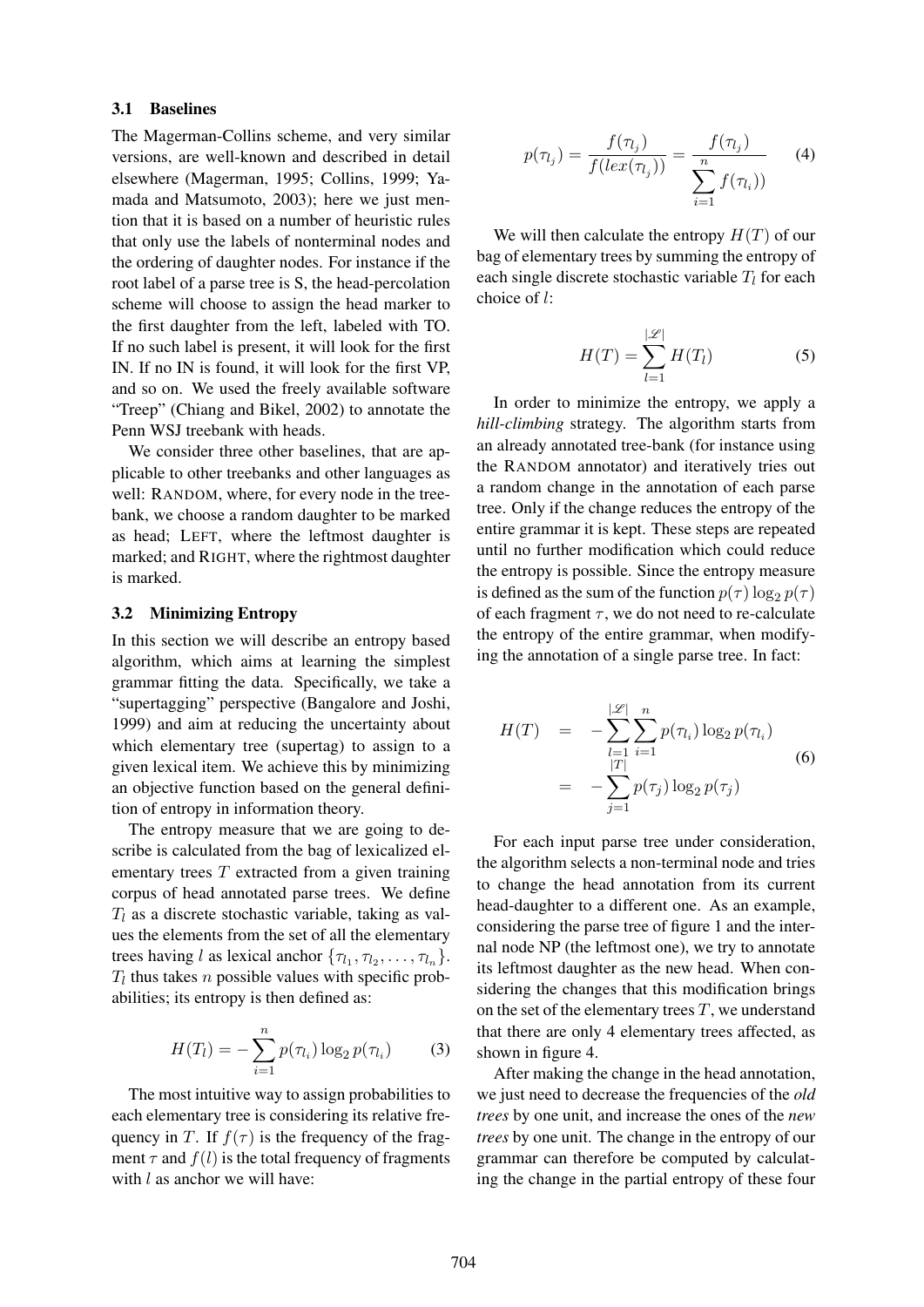

Figure 4: Lexical trees considered in the EN-TROPY algorithm when changing the head assingnment from the second NNP to the first NNP of the leftmost NP node of figure 1.  $\tau_h$  is the *old head tree*;  $\tau_d$  the *old dependent tree*;  $\tau'_d$  the *new*  $dependent$  *tree*;  $\tau_h'$  the *new head tree*.

elementary trees before and after the change. If such change results in a lower entropy of the grammar, the new annotation is kept, otherwise we go back to the previous annotation. Although there is no guarantee our algorithm finds the global minimum, it is very efficient and succeeds in drastically minimize the entropy from a random annotated corpus.

## 3.3 Maximizing Familiarity

The main intuition behind our second method is that we like to assign heads to a tree  $t$  in such a way that the elementary trees that we can extract from  $t$  are frequently observed in other trees as well. That is, we like to use elementary trees which are general enough to occur in many possible constructions.

We start with building the bag of all one-anchor lexicalized elementary trees from the training corpus, consistent with *any* annotation of the heads. This operation is reminiscent of the extraction of all subtrees in Data-Oriented Parsing (Bod, 1998). Fortunately, and unlike DOP, the number of possible lexicalised elementary trees is not exponential in sentence length  $n$ , but polynomial: it is always smaller than  $n^2$  if the tree is binary branching.

Next, for each node in the treebank, we need to select a specific lexical anchor, among the ones it dominates, and annotate the nodes in the spine with head annotations. Our algorithm selects the lexical anchor which maximizes the frequency of the implied elementary tree in the bag of elementary trees. In figure 5, algorithm 1 (right) gives the pseudo-code for the algorithm, and the tree (left) shows an example of its usage.

# 3.4 Spine and POS-tag reductions

The two algorithms described in the previous two sections are also evaluated when performing two possible generalization operations on the elementary trees, which can be applied both alone or in combination:

- in the *spine reduction*, lexicalized trees are transformed to their respective spines. This allows to merge elementary trees that are slightly differing in argument structures.
- in the *POStag reduction*, every lexical item of every elementary tree is replaced by its POStag category. This allows for merging elementary trees with the same internal structure but differing in lexical production.

### 4 Implementation details

### 4.1 Using CFGs for TSG parsing

When evaluating parsing accuracy of a given LTSG, we use a CKY PCFG parser. We will briefly describe how to set up an LTSG parser using the CFG formalism. Every elementary tree in the LTSG should be treated by our parser as a unique block which cannot be further decomposed. But to feed it to a CFG-parser, we need to break it down into trees of depth 1. In order to keep the integrity of every elementary tree we will assign to its internal node a unique label. We will achieve this by adding " $@i"$ " to each *i*-th internal node encountered in T.

Finally, we read off a PCFG from the elementary trees, assigning to each PCFG rule a weight proportional to the weight of the elementary tree it is extracted from. In this way the PCFG is equivalent to the original LTSG: it will produce exactly the same derivation trees with the same probabilities, although we would have to sum over (exponentially) many derivations to obtain the correct probabilities of a parse tree (*derived tree*). We approximate parse probability by computing the nbest derivations and summing over the ones that vield the same parse tree (by removing the " $@i"$ labels). We then take the parse tree with highest probability as best parse of the input sentence.

#### 4.2 Unknown words and smoothing

We use a simple strategy to deal with unknown words occurring in the test set. We replace all the words in the training corpus occurring once, and all the unknown words in the test set, with a special \*UNKNOWN\* tag. Moreover we replace all the numbers in the training and test set with a special \*NUMBER\* tag.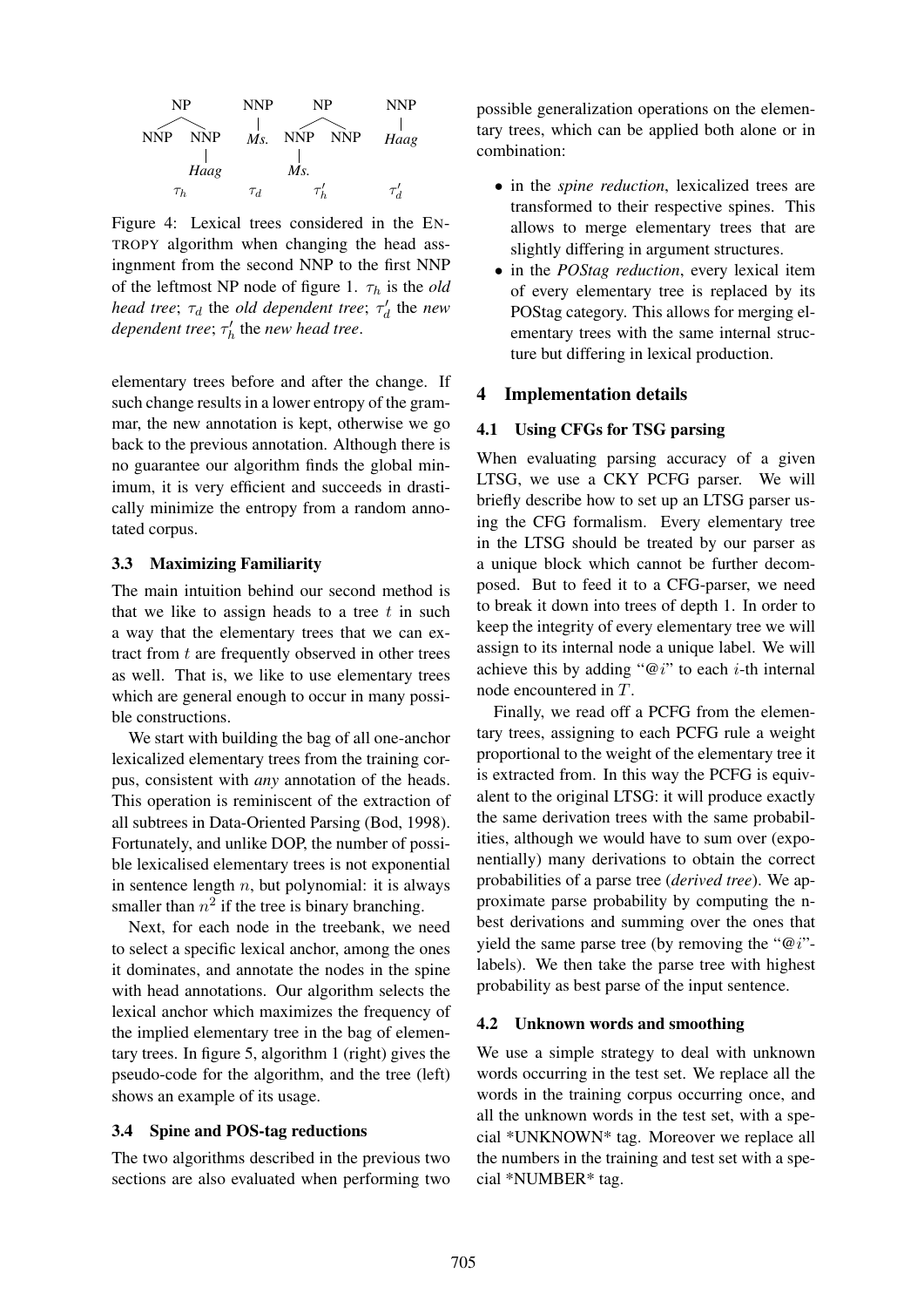

Figure 5: Left: example of a parse tree in an instantiation of the "Familiarity" algorithm. Each arrow, connecting a word to an internal node, represents the elementary tree anchored in that word and rooted in that internal node. Numbers in parentheses give the frequencies of these trees in the bag of subtrees collected from WSJ20. The number below each leaf gives the total frequency of the elementary trees anchored in that lexical item. Right: pseudo-code of the "Familiarity" algorithm.

Even with unknown words treated in this way, the lexicalized elementary trees that are extracted from the training data are often too specific to parse all sentences in the test set. A simple strategy to ensure full coverage is to smooth with the treebank PCFG. Specifically, we add to our grammars all CFG rules that can be extracted from the training corpus and give them a small weight proportional to their frequency<sup>3</sup>. This in general will ensure coverage, i.e. that all the sentences in the test set can be successfully parsed, but still prioritizing lexicalized trees over CFG rules<sup>4</sup>.

## 4.3 Corpora

The evaluations of the different models were carried out on the Penn Wall Street Journal corpus (Marcus et al., 1993) for English, and the Tiger treebank (Brants et al., 2002) for German. As gold standard head annotations corpora, we used the Parc 700 Dependency Bank (King et al., 2003) and the Tiger Dependency Bank (Forst et al., 2004), which contain independent reannotations of extracts of the WSJ and Tiger treebanks.

## 5 Results

We evaluate the head annotations our algorithms find in two ways. First, we compare the head annotations to gold standard manual annotations

of heads. Second, we evaluate constituency parsing performance using an LTSG parser (trained on the various LTSGs), and a state-of-the-art parser (Bikel, 2004).

## 5.1 Gold standard head annotations

Table 1 reports the performance of different algorithms against gold standard head annotations of the WSJ and the Tiger treebank. These annotations were obtained by converting the dependency structures of the PARC corpus (700 sentences from section 23) and the Tiger Dependency Bank (2000 sentences), into head annotations<sup>5</sup>. Since the algorithm doesn't guarantee that the recovered head annotations always follow the onehead-per-node constraint, when evaluating the accuracy of head annotations of different algorithms, we exclude the cases in which in the gold corpus no head or multiple heads are assigned to the daughters of an internal node<sup>6</sup>, as well as cases in which an internal node has a single daughter.

In the evaluation against gold standard dependencies for the PARC and Tiger dependency banks, we find that the FAMILIARITY algorithm when run with POStags and Spine conversion obtains around 74% recall for English and 69% for German. The different scores of the RANDOM assignment for the two languages can be explained

<sup>&</sup>lt;sup>3</sup>In our implementation, each CFG rule frequency is divided by a factor 100.

<sup>&</sup>lt;sup>4</sup>In this paper, we prefer these simple heuristics over more elaborate techniques, as our goal is to compare the merits of the different head-assignment algorithms.

 $5$ This procedure is not reported here for reasons of space, but it is available for other researchers (together with the extracted head assignments) at http://staff.science. uva.nl/˜fsangati.

<sup>&</sup>lt;sup>6</sup>After the conversion, the percentage of incorrect heads in PARC 700 is around 9%; in Tiger DB it is around 43%.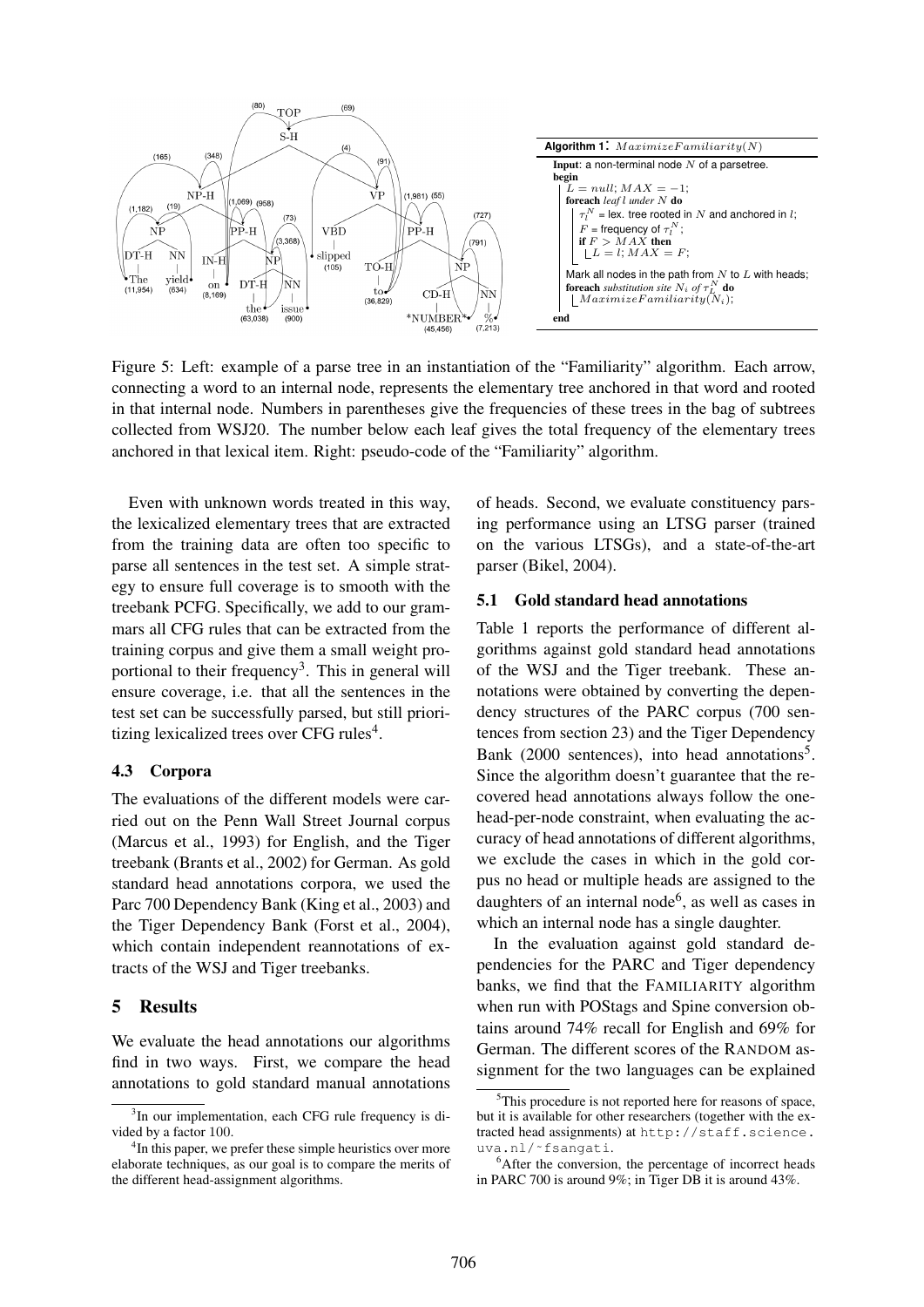by their different branching factors: trees in the German treebank are typically more flat than those in the English WSJ corpus. However, note that other settings of our two annotation algorithms do not always obtain better results than random.

When focusing on the Tiger results, we observe that the RIGHT head assignment recall is much better than the LEFT one. This result is in line with a classification of German as a predominantly head-final language (in contrast to English). More surprisingly, we find a relatively low recall of the head annotation in the Tiger treebank, when compared to a gold standard of dependencies for the same sentences as given by the Tiger dependency bank. Detailed analysis of the differences in head assigments between the two approaches is left for future work; for now, we note that our best performing algorithm approaches the interannotation-scheme agreement within only 10 percentage points<sup>7</sup>.

## 5.2 Constituency Parsing results

Table 2 reports the parsing performances of our LTSG parser on different LTSGs extracted from the WSJ treebank, using our two heuristics together with the 4 baseline strategies (plus the result of a standard treebank PCFG). The parsing results are computed on WSJ20 (WSJ sentences up to length 20), using sections 02-21 for training and section 22 for testing.

We find that all but one of the head-assignment algorithms lead to LTSGs that without any finetuning perform better than the treebank PCFG. On this metric, our best performing algorithm scores 4 percentage points higher than the Magerman-Collins annotation scheme (a 19% error reduction). The poor results with the RIGHT assignment, in contrast with the good results with the LEFT baseline (performing even better than the Magerman-Collins assignments), are in line with the linguistic tradition of listing English as a predominantly head-initial language. A surprising result is that the RANDOM-assignment gives the best performing LTSG among the baselines. Note, however, that this strategy leads to much wieldier grammars; with many more elementary trees than for instance the left-head assignment, the RANDOM strategy is apparently better equipped to parse novel sentences. Both the FAMILIAR-ITY and the ENTROPY strategy are at the level of the random-head assignment, but do in fact lead to much more compact grammars.

We have also used the same head-enriched treebank as input to a state-of-the-art constituency parser<sup>8</sup> (Bikel, 2004), using the same training and test set. Results, shown in table 3, confirm that the differences in parsing success due to different head-assignments are relatively minor, and that even RANDOM performs well. Surprisingly, our best FAMILIARITY algorithm performs as well as the Collins-Magerman scheme.

|                        | LFS   | <b>UFS</b> | $\bf{T}$ |
|------------------------|-------|------------|----------|
| <b>PCFG</b>            | 78.23 | 82.12      |          |
| <b>RANDOM</b>          | 82.70 | 85.54      | 64k      |
| <b>LEFT</b>            | 80.05 | 83.21      | 46k      |
| Magerman-Collins       | 79.01 | 82.67      | 54k      |
| <b>RIGHT</b>           | 73.04 | 77.90      | 49k      |
| <b>FAMILIARITY</b>     | 84.44 | 87.22      | 42k      |
| <b>ENTROPY-POStags</b> | 82.81 | 85.80      | 64k      |
| FAMILIARITY-Spine      | 82.67 | 85.35      | 47k      |
| ENTROPY-POStags-Spine  | 82.64 | 85.55      | 64k      |

Table 2: Parsing accuracy on WSJ20 of the LTSGs extracted from various head assignments, when computing the most probable derivations for every sentence in the test set. The Labeled F-Score (LFS) and unlabeled F-Score (UFS) results are reported. The final column gives the total number of extracted elementary trees (in thousands).

|                            | <b>LFS</b> | <b>UFS</b> |
|----------------------------|------------|------------|
| <b>Magerman-Collins</b>    | 86.20      | 88.35      |
| <b>RANDOM</b>              | 84.58      | 86.97      |
| <b>RIGHT</b>               | 81.62      | 84.41      |
| <b>LEFT</b>                | 81.13      | 83.95      |
| <b>FAMILIARITY-POStags</b> | 86.27      | 88.32      |
| FAMILIARITY-POStags-Spine  | 85.45      | 87.71      |
| FAMILIARITY-Spine          | 84.41      | 86.83      |
| <b>FAMILIARITY</b>         | 84.28      | 86.53      |

Table 3: Evaluation on WSJ20 of various head assignments on Bikel's parser.

 $7$ We have also used the various head-assignments to convert the treebank trees to dependency structures, and used these in turn to train a dependency parser (Nivre et al., 2005). Results from these experiments confirm the ordering of the various *unsupervised* head-assignment algorithms. Our best results, with the FAMILIARITY algorithm, give us an Unlabeled Attachment Score (UAS) of slightly over 50% against a gold standard obtained by applying the Collins-Magerman rules to the test set. This is much higher than the three baselines, but still considerably worse than results based on *supervised* head-assignments.

<sup>&</sup>lt;sup>8</sup>Although we had to change a small part of the code, since the parser was not able to extract heads from an enriched treebank, but it was only compatible with rule-based assignments. For this reason, results are reported only as a base of comparison.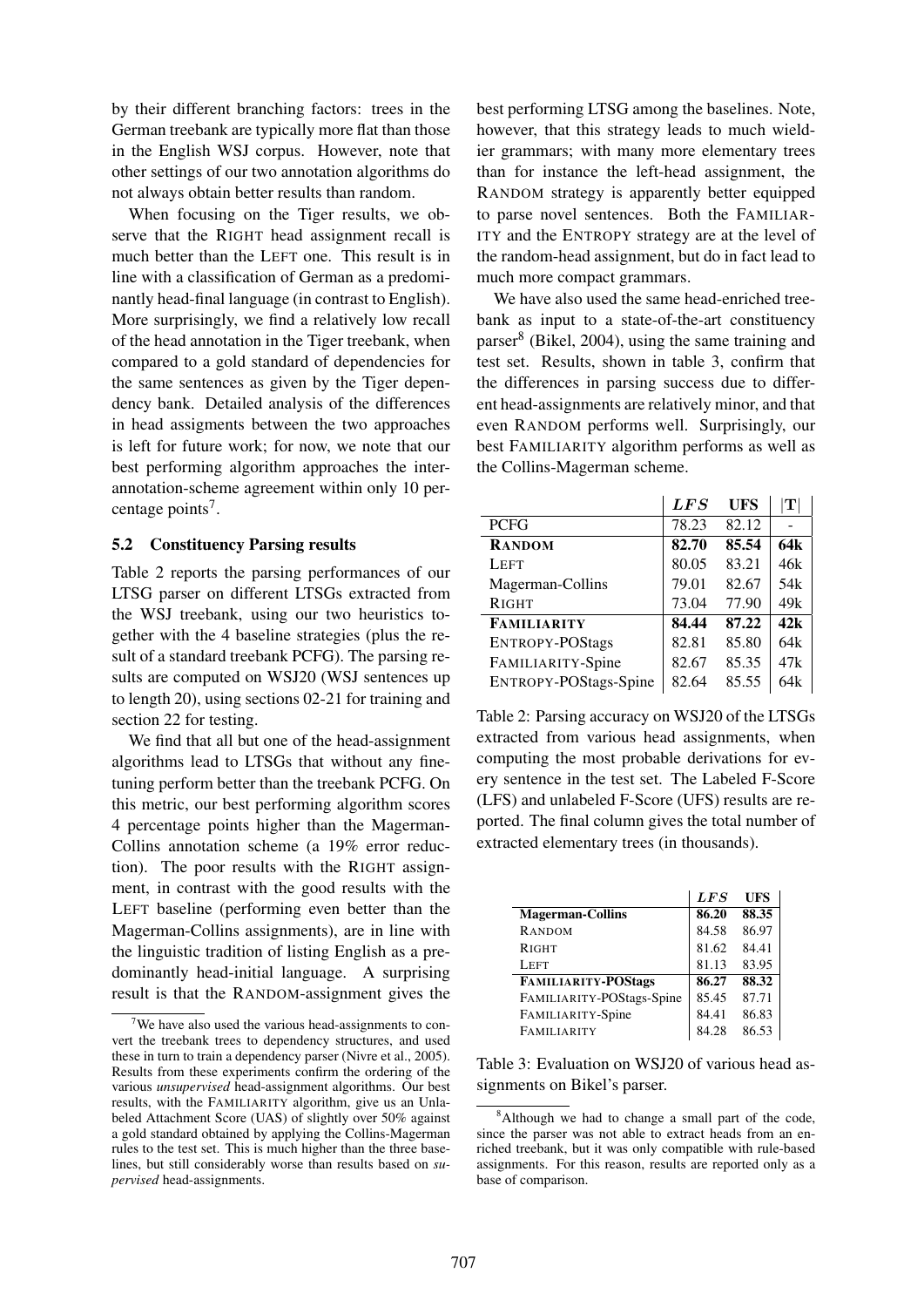| $Gold = PARC 700$                | % correct | $Gold = Tiger DB$                | $%$ correct |
|----------------------------------|-----------|----------------------------------|-------------|
| <b>Magerman-Collins</b>          | 84.51     | <b>Tiger TB Head Assignment</b>  | 77.39       |
| <b>LEFT</b>                      | 47.63     | <b>RIGHT</b>                     | 52.59       |
| <b>RANDOM</b>                    | 43.96     | <b>RANDOM</b>                    | 38.66       |
| <b>RIGHT</b>                     | 40.70     | LEFT                             | 18.64       |
| <b>FAMILIARITY-POStags-Spine</b> | 74.05     | <b>FAMILIARITY-POStags-Spine</b> | 68.88       |
| FAMILIARITY-POStags              | 51.10     | FAMILIARITY-POStags              | 41.74       |
| ENTROPY-POStags-Spine            | 43.23     | ENTROPY-POStags-Spine            | 37.99       |
| FAMILIARITY-Spine                | 39.68     | <b>FAMILIARITY</b>               | 26.08       |
| FAMILIARITY                      | 37.40     | FAMILIARITY-Spine                | 22.21       |

Table 1: Percentage of correct head assignments against gold standard in Penn WSJ and Tiger. † The Tiger treebank already comes with built-in head labels, but not for all categories. In this case the score is computed only for the internal nodes that conform to the one head per node constraint.

## 6 Conclusions

In this paper we have described an empirical investigation into possible ways of enriching corpora with head information, based on different linguistic intuitions about the role of heads in natural language syntax. We have described two novel algorithms, based on entropy minimization and familiarity maximization, and several variants of these algorithms including POS-tag and spine reduction.

Evaluation of head assignments is difficult, as no widely agreed upon gold standard annotations exist. This is illustrated by the disparities between the (widely used) Magerman-Collins scheme and the Tiger-corpus head annotations on the one hand, and the "gold standard" dependencies according to the corresponding Dependency Banks on the other. We have therefore not only evaluated our algorithms against such gold standards, but also tested the parsing accuracies of the implicit lexicalized grammars (using three different parsers). Although the ordering of the algorithms on performance on these various evaluations is different, we find that the best performing strategies in all cases and for two different languages are with variants of the "familiarity" algorithm.

Interestingly, we find that the parsing results are consistently better for the algorithms that keep the full lexicalized elementary trees, whereas the best matches with gold standard annotations are obtained by versions that apply the POStag and spine reductions. Given the uncertainty about the gold standards, the possibility remains that this reflects biases towards the most general headedness-rules in the annotation practice rather than a linguistically real phenomenon.

Unsupervised head assignment algorithms can be used for the many applications in NLP where information on headedness is needed to convert constituency trees into dependency trees, or to extract head-lexicalised grammars from a constituency treebank. Of course, it remains to be seen which algorithm performs best in any of these specific applications. Nevertheless, we conclude that among currently available approaches, i.e., our two algorithms and the EM-based approach of (Chiang and Bikel, 2002), "familiarity maximization" is the most promising approach for automatic assignments of heads in treebanks.

From a linguistic point of view, our work can be seen as investigating ways in which distributional information can be used to determine headedness in phrase-structure trees. We have shown that lexicalized tree grammars provide a promising methodology for linking alternative head assignments to alternative dependency structures (needed for deeper grammatical structure, including e.g., argument structure), as well as to alternative derivations of the same sentences (i.e. the set of lexicalized elementary trees need to derive the given parse tree). In future work, we aim to extend these results by moving to more expressive grammatical formalisms (e.g., tree adjoining grammar) and by distinguishing adjuncts from arguments.

Acknowledgments We gratefully acknowledge funding by the Netherlands Organization for Scientific Research (NWO): FS is funded through a Vici-grant "Integrating Cognition" (277.70.006) to Rens Bod and WZ through a Veni-grant "Discovering Grammar" (639.021.612). We thank Rens Bod, Yoav Seginer, Reut Tsarfaty and three anonymous reviewers for helpful comments, Thomas By for providing us with his dependency bank and Joakim Nivre and Dan Bikel for help in adapting their parsers to work with our data.